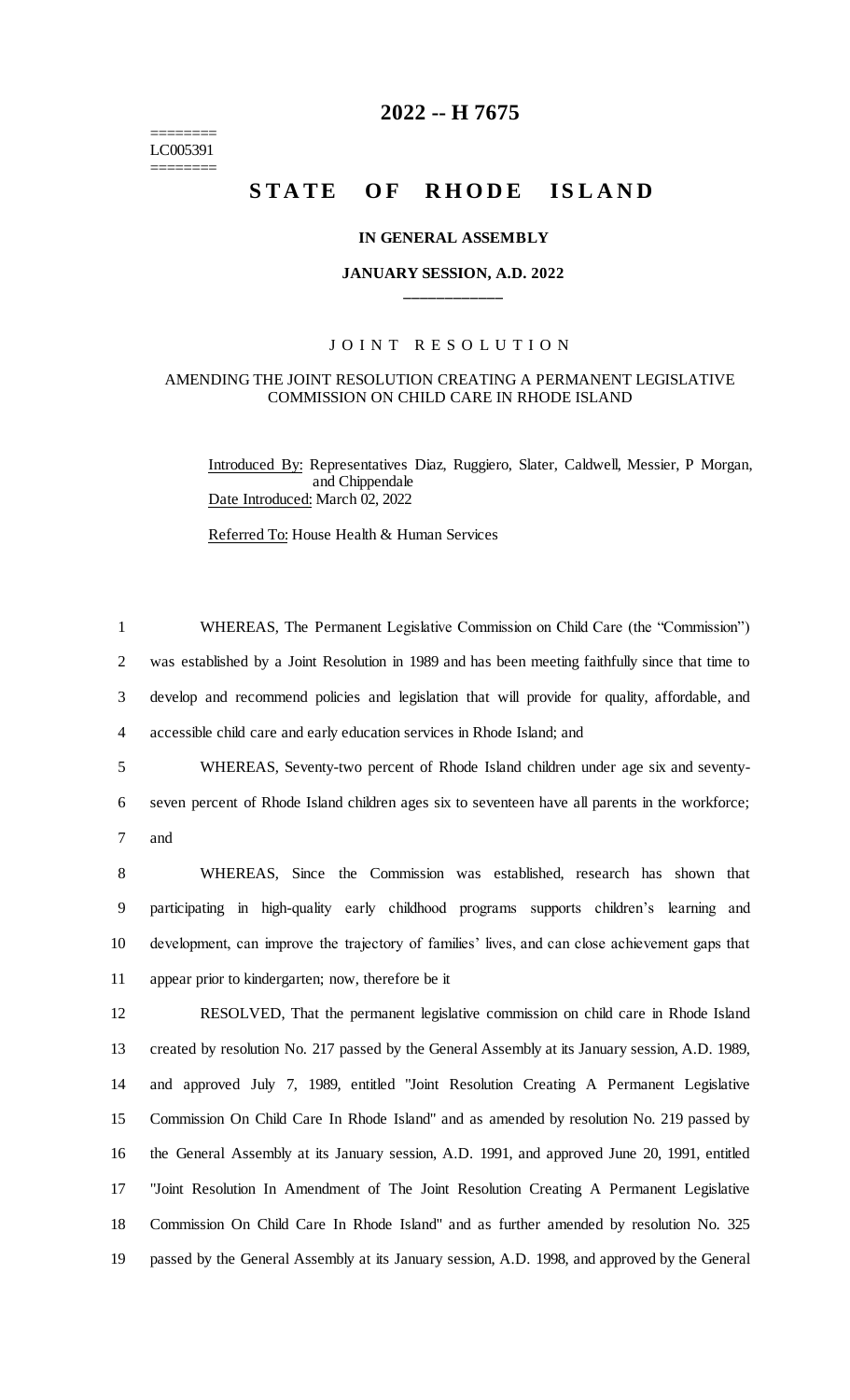Assembly on June 27, 1998, entitled "Joint Resolution Amending the Joint Resolution Creating a Permanent Legislative Commission on Child Care in Rhode Island" and as further amended by resolution No. 346 passed by the General Assembly at its January session, A.D. 2007, and approved by the General Assembly on June 13, 2007, entitled "Joint Resolution Amending the Joint Resolution Creating a Permanent Legislative Commission on Child Care In Rhode Island" and as further amended by resolution No. 372 passed by the General Assembly at its January session, A.D. 2010, and approved by the General Assembly on June 25, 2010, entitled "Joint Resolution Amending the Joint Resolution Creating a Permanent Legislative Commission on Child Care in Rhode Island" be and the same is hereby amended, as follows:

 The Commission shall be known as "The Permanent Legislative Commission on Child Care and Early Education".

 The purpose of the Commission shall be to review, develop, and recommend policies and legislation to the General Assembly to ensure that Rhode Island has a network of child care and early education services that are high-quality, affordable, accessible, and equitable and to plan for the state's current and future needs for child care and early education services, including expansion of pre-kindergarten.

 The Commission shall consist of thirty-one (31) members: five (5) of whom shall be members of the Rhode Island House of Representatives, not more than four (4) from the same political party, to be appointed by the Speaker of the House; three (3) of whom shall be members of the Rhode Island Senate, not more than two (2) from the same political party, to be appointed by the President of the Senate; one of whom shall be from the Rhode Island Department of Human Services State Child Care Licensing Office, to be appointed by the Speaker of the House; one of whom shall be from the Rhode Island Department of Human Services State Child Care Subsidy Program, to be appointed by the Senate President; one of whom shall be the Child Advocate of the State of Rhode Island, or designee; one of whom shall be the Commissioner of the Rhode Island Department of Education, or designee; one of whom shall be the Executive Director of Beautiful Beginnings, or designee; one of whom shall be the Executive Director of Connecting for Children and Families, or designee; one of whom shall be a representative from Business Owners of Childcare Association (BOCA), to be appointed by the Speaker of the House; one of whom shall be a representative from the State Alliance of YMCAs, to be appointed by the Senate President; one of whom shall be a representative from the Rhode Island Childcare Directors Association (RICCDA), to be appointed by the Speaker of the House; one of whom shall be a representative from the RI Head Start Association, to be appointed by the Senate President; one of whom shall be a representative from Family Child Care Homes of Rhode Island,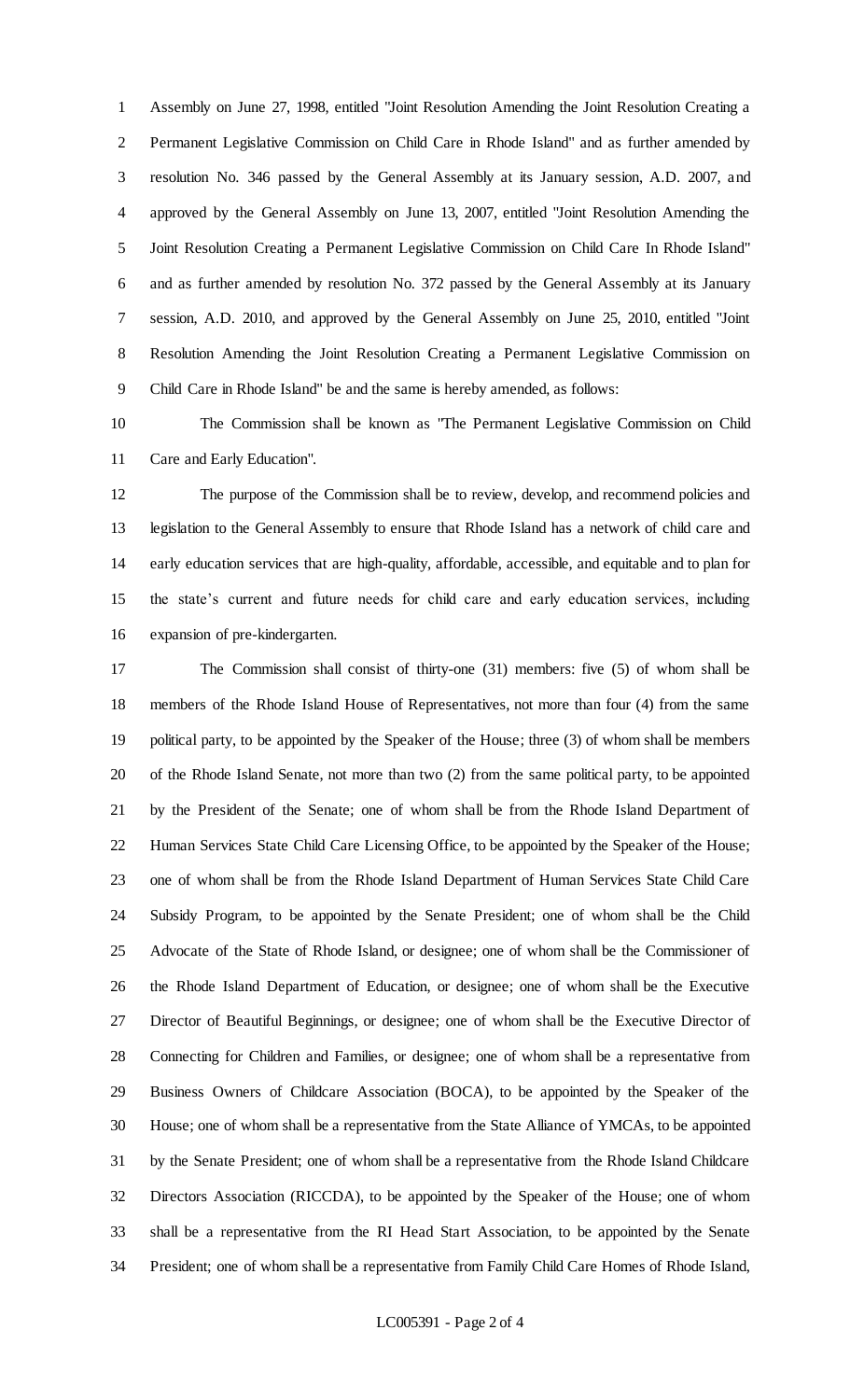to be appointed by the Speaker of the House; one of whom shall be a representative from the SEIU 1199 Family Care Providers Union, to be appointed by the Senate President; one of whom shall be a representative from the Rhode Island Alliance of Boys & Girls Clubs, to be appointed by the Speaker of the House; one of whom shall be the Executive Director of Children's Friend, or designee; one of whom shall be the Executive Director of the Rhode Island Parent Information Network, Inc., or designee; one of whom shall be the Executive Director of Rhode Island KIDS COUNT, or designee; one of whom shall be the Executive Director at The Economic Progress Institute, or designee; one of whom shall be the Executive Director of the Rhode Island Association for the Education of Young Children, or designee; one of whom shall be the Director of the Institute of Early Childhood Teaching and Learning at Rhode Island College, or designee; one of whom shall be the Executive Director of the Local Initiatives Support Corporation (LISC Rhode Island), or designee; one of whom shall be the President and Chief Executive Officer of the United Way of Rhode Island, or designee; one of whom shall be the Executive Director of the Rhode Island Developmental Disabilities Council, or designee; and one of whom shall be the Executive Director of Parents Leading for Educational Equity (PLEE), or designee.

 The Commission may be allotted an annual budget up to five thousand dollars (\$5,000) via grant funding that will be subject to approval by the Speaker of The House and the President of the Senate to support planning activities and costs associated with a biennial planning retreat and annual Child Care and Early Education Awareness Day.

Membership in the Commission shall be reviewed and updated every two (2) years.

## ======== LC005391

========